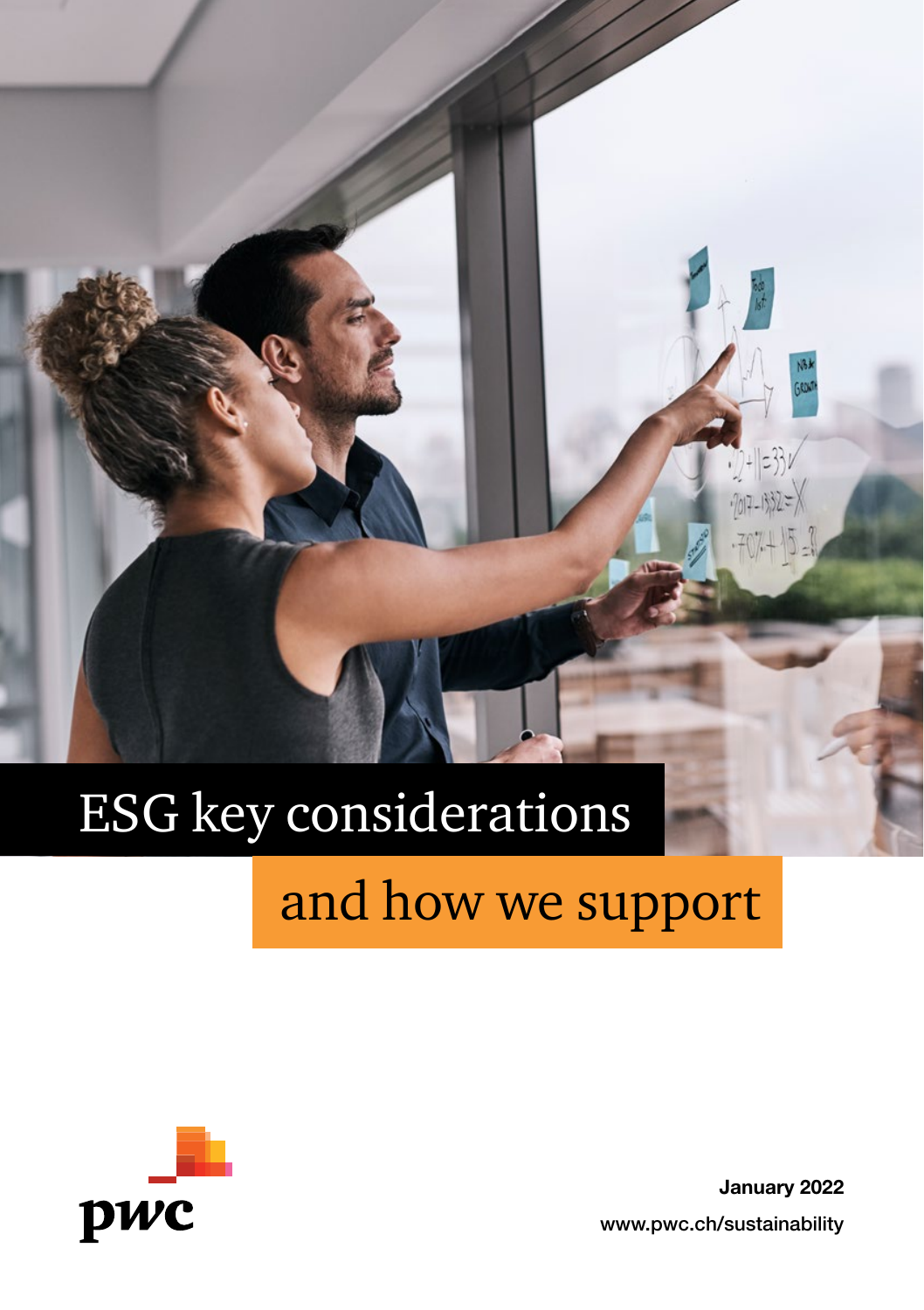## If you ever wondered, we can help you find the answers





Is my ESG strategy embedded in my corporate strategy and in line with my sustainability commitments and industry best practice?



How do I increase returns with sustainable investing and financing solutions?



How do I engage my employees to act in line with my ESG strategy?



How can I best quantify, integrate and manage ESG risks?

How can I optimise our ESG reporting?

- ESG strategy and governance
	- Accelerator workshop / gap and readiness assessment
	- Benchmarking
- Sales channel and process optimisation
- Product adjustment and development
- ESG-optimised client journeys
- Revenue and margin
- Tax optimisation and supply chain
- Social responsibility
- Equal salary / executive compensation
- Diversity and inclusion
- Employee education
- ESG risk quantification and modelling
- ESG risk integration and management
- ESG report generation and assurance
- ESG data selection and integration
- Transparency (tax, supply chain, etc.)

operationalisation measures related to all impacted functions to detect gaps and highlight risks and opportunities to best achieve your sustainability goals.

We critically review your ESG strategy and

We support you in optimising ESG product and service offerings and go-to-market strategies in order to increase returns and at the same time to be compliant and mitigate risks on greenwashing.

We support you in addressing the key components of sustainable diversity and inclusion management: equal pay and equal opportunities, D&I strategy, awareness and education, D&I analytics and building an inspiring D&I culture.

We support you in assessing, quantifying and modelling ESG risks and help you in integrating them into your risk framework to fulfil regulatory standards expected from the market.

We support you in reporting scope definition, efficient data access and automation to ensure you comply and communicate with impact on all reporting obligations and reach benchmark levels on stakeholder communication.